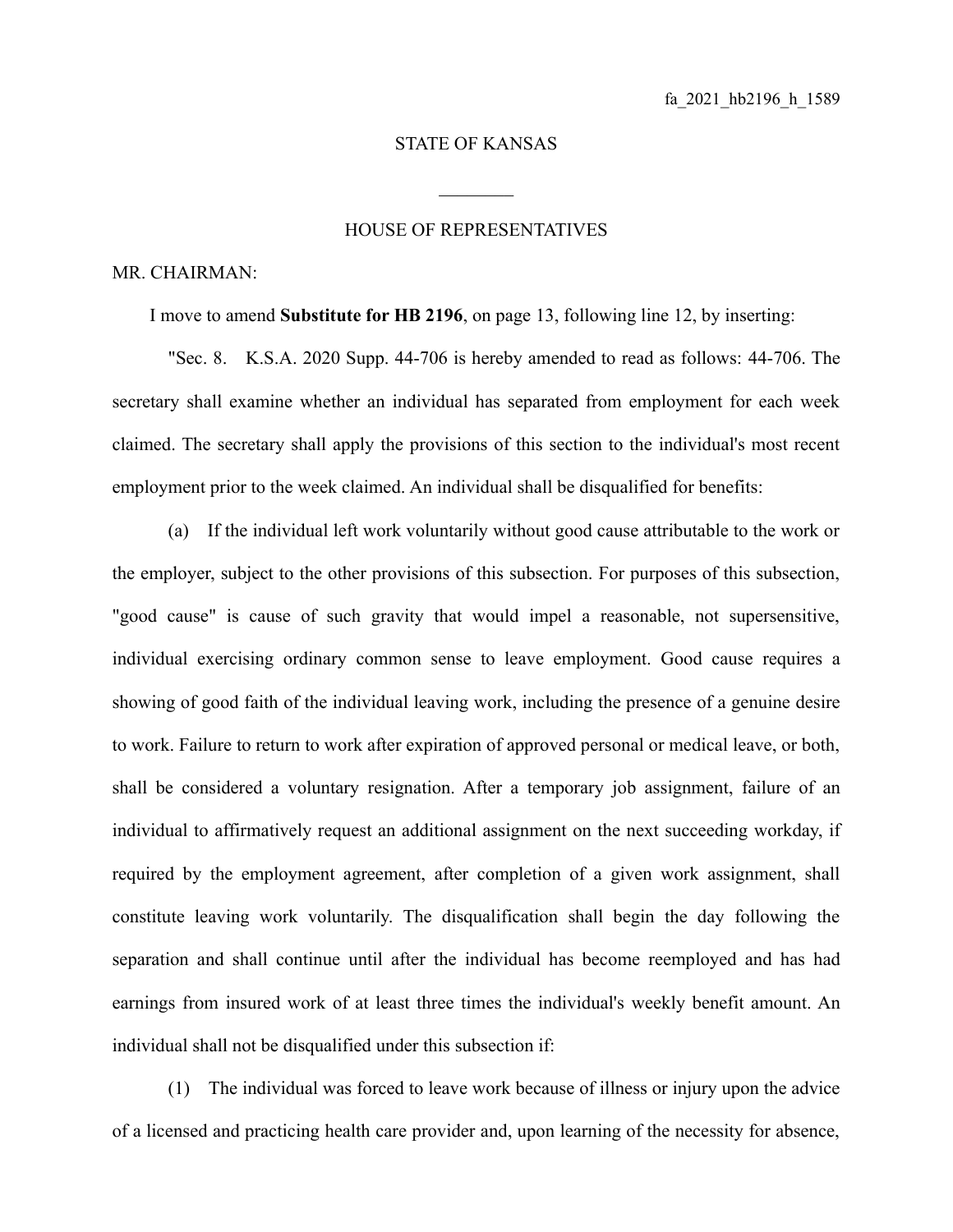immediately notified the employer thereof, or the employer consented to the absence, and after recovery from the illness or injury, when recovery was certified by a practicing health care provider, the individual returned to the employer and offered to perform services and the individual's regular work or comparable and suitable work was not available. As used in this paragraph "health care provider" means any person licensed by the proper licensing authority of any state to engage in the practice of medicine and surgery, osteopathy, chiropractic, dentistry, optometry, podiatry or psychology;

(2) the individual left temporary work to return to the regular employer;

(3) the individual left work to enlist in the armed forces of the United States, but was rejected or delayed from entry;

(4) the spouse of an individual who is a member of the armed forces of the United States who left work because of the voluntary or involuntary transfer of the individual's spouse from one job to another job, which is for the same employer or for a different employer, at a geographic location which makes it unreasonable for the individual to continue work at the individual's job. For the purposes of this provision the term "armed forces" means active duty in the army, navy, marine corps, air force, coast guard or any branch of the military reserves of the United States;

(5) the individual left work because of hazardous working conditions; in determining whether or not working conditions are hazardous for an individual, the degree of risk involved to the individual's health, safety and morals, the individual's physical fitness and prior training and the working conditions of workers engaged in the same or similar work for the same and other employers in the locality shall be considered; as used in this paragraph, "hazardous working conditions" means working conditions that could result in a danger to the physical or mental well-being of the individual; each determination as to whether hazardous working conditions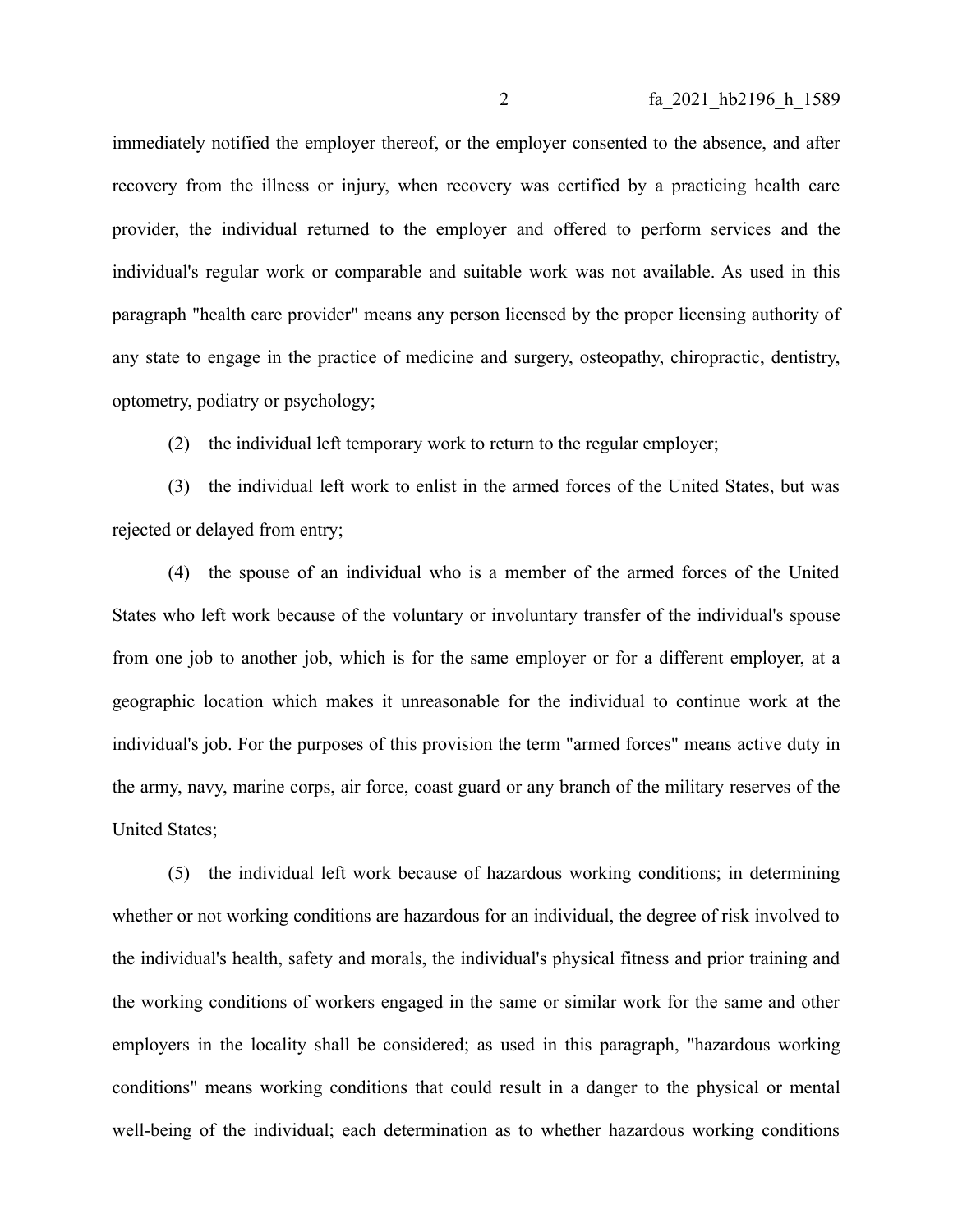exist shall include, but shall not be limited to, a consideration of: (A) The safety measures used or the lack thereof; and (B) the condition of equipment or lack of proper equipment; no work shall be considered hazardous if the working conditions surrounding the individual's work are the same or substantially the same as the working conditions generally prevailing among individuals performing the same or similar work for other employers engaged in the same or similar type of activity;

(6) the individual left work to enter training approved under section  $236(a)(1)$  of the federal trade act of 1974, provided the work left is not of a substantially equal or higher skill level than the individual's past adversely affected employment, as defined for purposes of the federal trade act of 1974, and wages for-such the work are not less than 80% of the individual's average weekly wage as determined for the purposes of the federal trade act of 1974;

(7) the individual left work because of unwelcome harassment of the individual by the employer or another employee of which the employing unit had knowledge and that would impel the average worker to give up-such the worker's employment;

(8) the individual left work to accept better work; each determination as to whether or not the work accepted is better work shall include, but shall not be limited to, consideration of: (A) The rate of pay, the hours of work and the probable permanency of the work left as compared to the work accepted; (B) the cost to the individual of getting to the work left in comparison to the cost of getting to the work accepted; and (C) the distance from the individual's place of residence to the work accepted in comparison to the distance from the individual's residence to the work left;

(9) the individual left work as a result of being instructed or requested by the employer, a supervisor or a fellow employee to perform a service or commit an act in the scope of official job duties which is in violation of an ordinance or statute;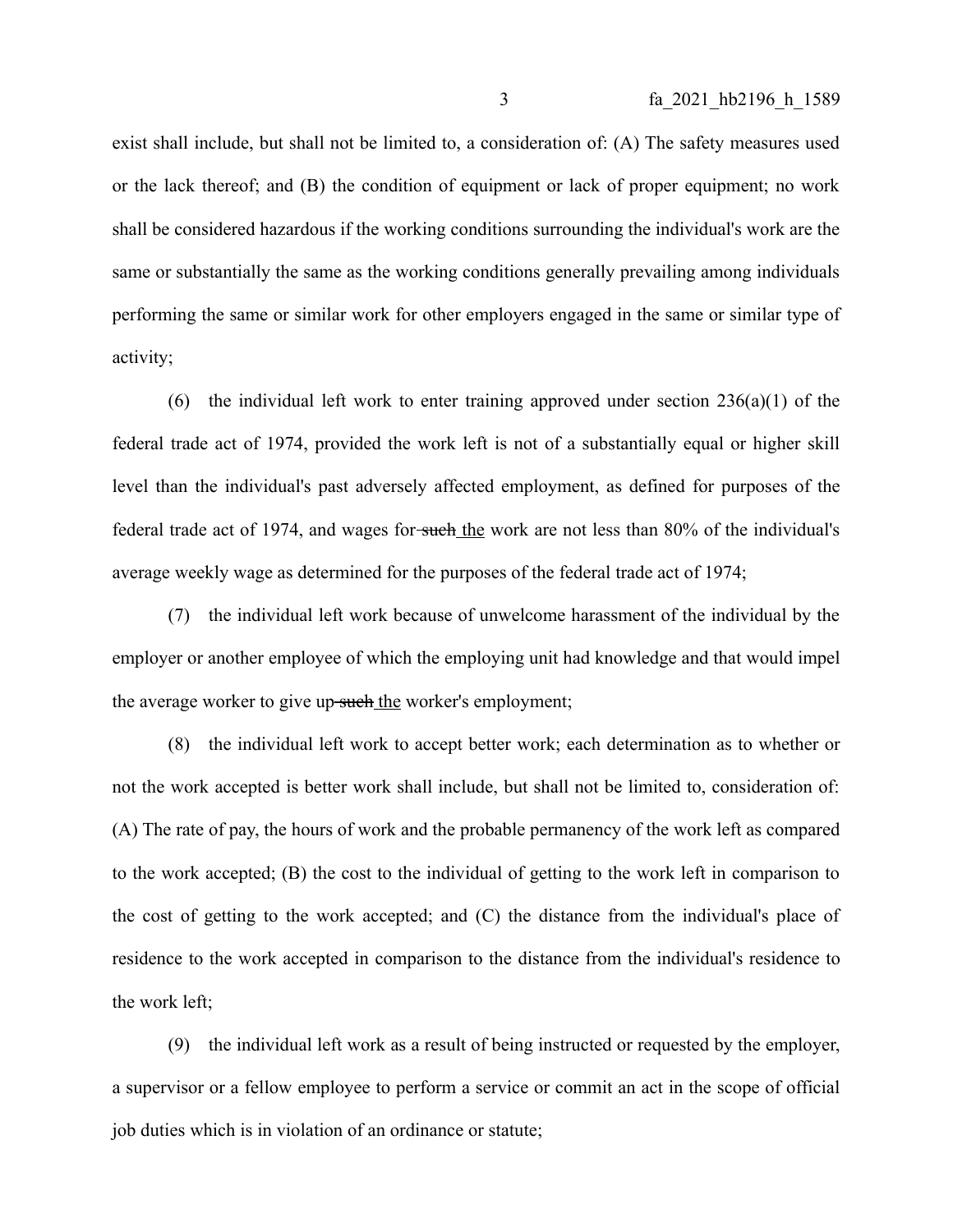(10) the individual left work because of a substantial violation of the work agreement by the employing unit and, before the individual left, the individual had exhausted all remedies provided in such the agreement for the settlement of disputes before terminating. For the purposes of this paragraph, a demotion based on performance does not constitute a violation of the work agreement;

(11) after making reasonable efforts to preserve the work, the individual left work due to a personal emergency of such nature and compelling urgency that it would be contrary to good conscience to impose a disqualification; or

(12) (A) the individual left work due to circumstances resulting from domestic violence, including:

(i) The individual's reasonable fear of future domestic violence at or en route to or from the individual's place of employment;

(ii) the individual's need to relocate to another geographic area in order to avoid future domestic violence;

(iii) the individual's need to address the physical, psychological and legal impacts of domestic violence;

(iv) the individual's need to leave employment as a condition of receiving services or shelter from an agency which provides support services or shelter to victims of domestic violence; or

(v) the individual's reasonable belief that termination of employment is necessary to avoid other situations which may cause domestic violence and to provide for the future safety of the individual or the individual's family.

(B) An individual may prove the existence of domestic violence by providing one of the following: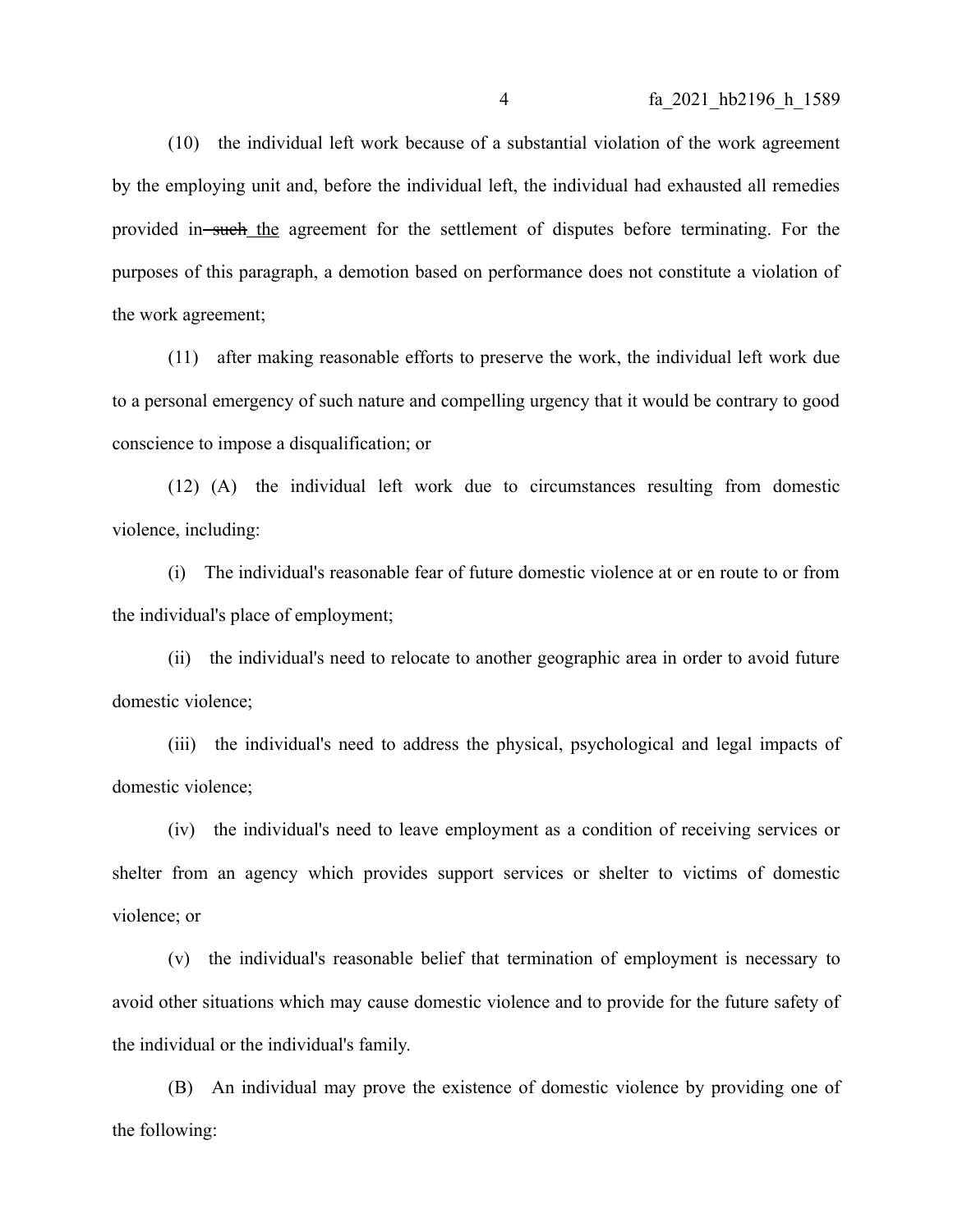(i) A restraining order or other documentation of equitable relief by a court of competent jurisdiction;

(ii) a police record documenting the abuse;

(iii) documentation that the abuser has been convicted of one or more of the offenses enumerated in articles 34 and 35 of chapter 21 of the Kansas Statutes Annotated, prior to their repeal, or articles 54 or 55 of chapter 21 of the Kansas Statutes Annotated, or K.S.A. 2020 Supp. 21-6104, 21-6325, 21-6326 or 21-6418 through 21-6422, and amendments thereto, where the victim was a family or household member;

(iv) medical documentation of the abuse;

(v) a statement provided by a counselor, social worker, health care provider, clergy, shelter worker, legal advocate, domestic violence or sexual assault advocate or other professional who has assisted the individual in dealing with the effects of abuse on the individual or the individual's family; or

(vi) a sworn statement from the individual attesting to the abuse.

(C) No evidence of domestic violence experienced by an individual, including the individual's statement and corroborating evidence, shall be disclosed by the department of labor unless consent for disclosure is given by the individual.

(b) If the individual has been discharged or suspended for misconduct connected with the individual's work. The disqualification shall begin the day following the separation and shall continue until after the individual becomes reemployed and in cases where the disqualification is due to discharge for misconduct has had earnings from insured work of at least three times the individual's determined weekly benefit amount, except that if an individual is discharged for gross misconduct connected with the individual's work, such the individual shall be disqualified for benefits until such the individual again becomes employed and has had earnings from insured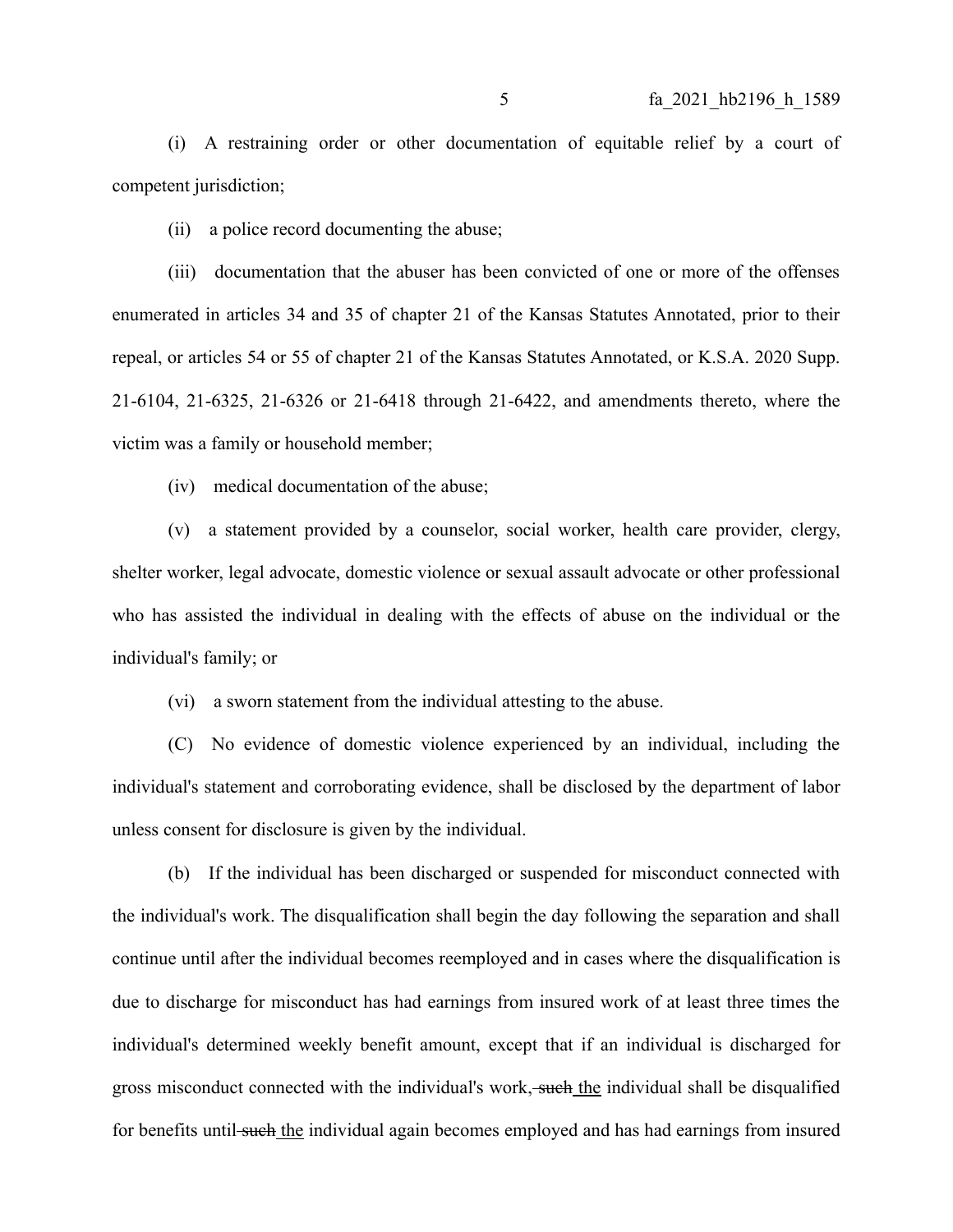work of at least eight times such the individual's determined weekly benefit amount. In addition, all wage credits attributable to the employment from which the individual was discharged for gross misconduct connected with the individual's work shall be canceled. No-such cancellation of wage credits shall affect prior payments made as a result of a prior separation.

(1) For the purposes of this subsection, "misconduct" is defined as a violation of a duty or obligation reasonably owed the employer as a condition of employment including, but not limited to, a violation of a company rule, including a safety rule, if: (A) The individual knew or should have known about the rule; (B) the rule was lawful and reasonably related to the job; and (C) the rule was fairly and consistently enforced.

(2) (A) Failure of the employee to notify the employer of an absence and an individual's leaving work prior to the end of such the individual's assigned work period without permission shall be considered prima facie evidence of a violation of a duty or obligation reasonably owed the employer as a condition of employment.

(B) For the purposes of this subsection, misconduct shall include, but not be limited to, violation of the employer's reasonable attendance expectations if the facts show:

(i) The individual was absent or tardy without good cause;

(ii) the individual had knowledge of the employer's attendance expectation; and

(iii) the employer gave notice to the individual that future absence or tardiness may or will result in discharge.

(C) For the purposes of this subsection, if an employee disputes being absent or tardy without good cause, the employee shall present evidence that a majority of the employee's absences or tardiness were for good cause. If the employee alleges that the employee's repeated absences or tardiness were the result of health related issues, such the evidence shall include documentation from a licensed and practicing health care provider as defined in subsection (a)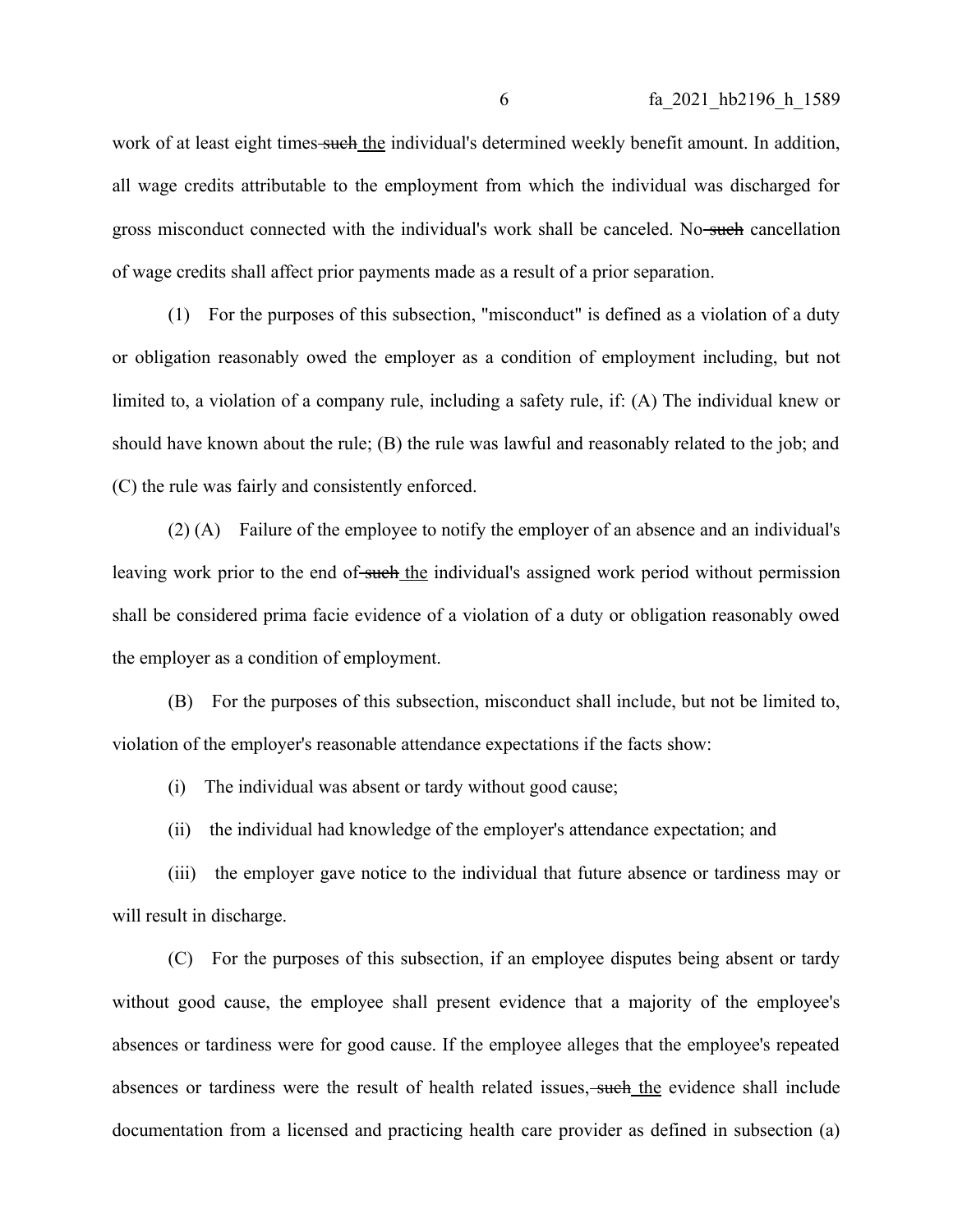(1).

(3) (A) The term "gross misconduct" as used in this subsection shall be construed to mean conduct evincing extreme, willful or wanton misconduct as defined by this subsection. Gross misconduct shall include, but not be limited to: (i) Theft; (ii) fraud; (iii) intentional damage to property; (iv) intentional infliction of personal injury; or (v) any conduct that constitutes a felony.

(B) For the purposes of this subsection, the following shall be conclusive evidence of gross misconduct:

(i) The use of alcoholic liquor, cereal malt beverage or a nonprescribed controlled substance by an individual while working;

(ii) the impairment caused by alcoholic liquor, cereal malt beverage or a nonprescribed controlled substance by an individual while working;

(iii) a positive breath alcohol test or a positive chemical test, provided:

(a) The test was either:

(1) Required by law and was administered pursuant to the drug free workplace act, 41 U.S.C. § 701 et seq.;

(2) administered as part of an employee assistance program or other drug or alcohol treatment program in which the employee was participating voluntarily or as a condition of further employment;

(3) requested pursuant to a written policy of the employer of which the employee had knowledge and was a required condition of employment;

(4) required by law and the test constituted a required condition of employment for the individual's job; or

(5) there was reasonable suspicion to believe that the individual used, had possession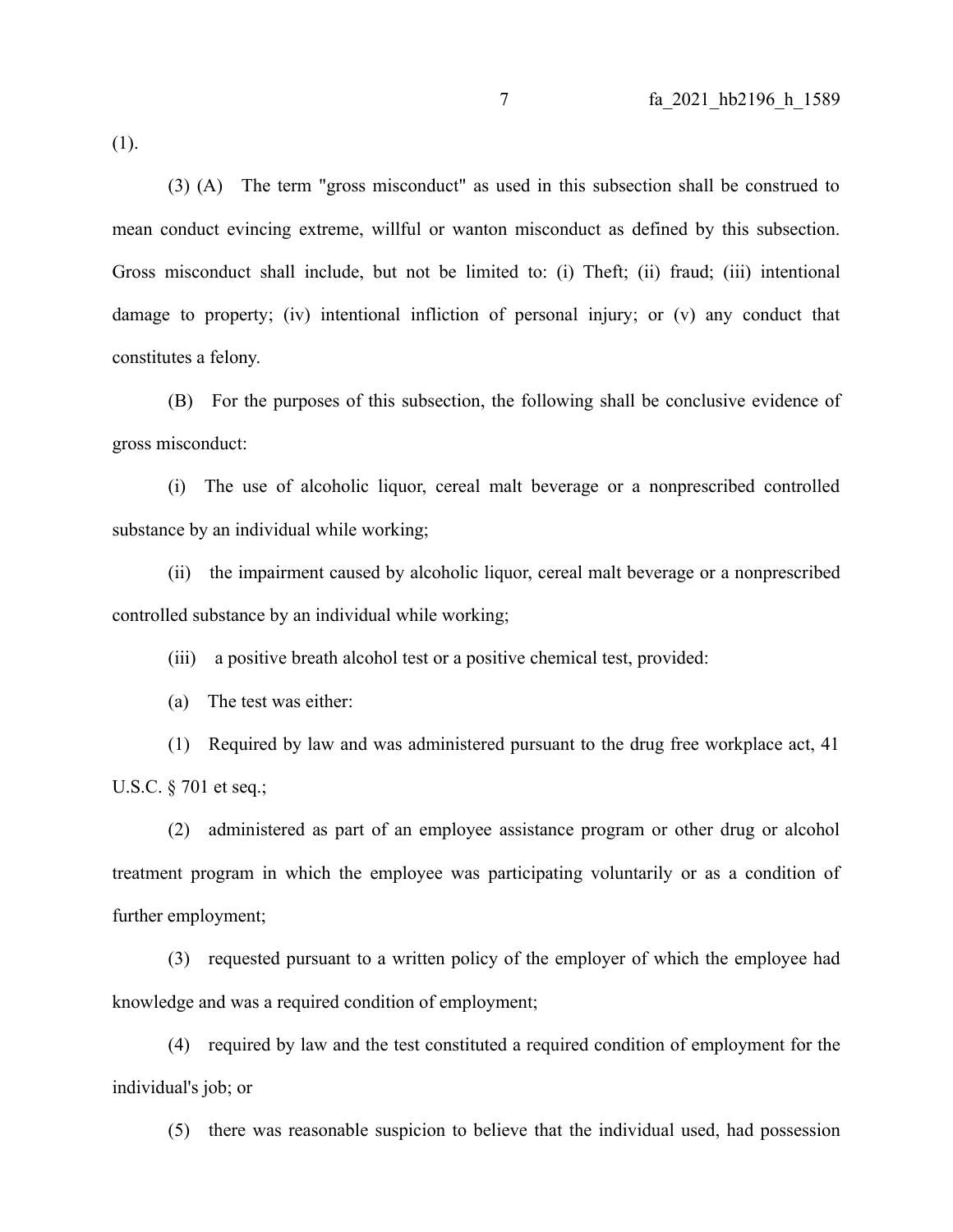of, or was impaired by alcoholic liquor, cereal malt beverage or a nonprescribed controlled substance while working;

(b) the test sample was collected either:

(1) As prescribed by the drug free workplace act, 41 U.S.C. § 701 et seq.;

(2) as prescribed by an employee assistance program or other drug or alcohol treatment program in which the employee was participating voluntarily or as a condition of further employment;

(3) as prescribed by the written policy of the employer of which the employee had knowledge and which constituted a required condition of employment;

(4) as prescribed by a test which was required by law and which constituted a required condition of employment for the individual's job; or

(5) at a time contemporaneous with the events establishing probable cause;

(c) the collecting and labeling of a chemical test sample was performed by a licensed health care professional or any other individual certified pursuant to paragraph (b)(3)(A)(iii)(f) or authorized to collect or label test samples by federal or state law, or a federal or state rule or regulation having the force or effect of law, including law enforcement personnel;

(d) the chemical test was performed by a laboratory approved by the United States department of health and human services or licensed by the department of health and environment, except that a blood sample may be tested for alcohol content by a laboratory commonly used for that purpose by state law enforcement agencies;

(e) the chemical test was confirmed by gas chromatography, gas chromatography-mass spectroscopy or other comparably reliable analytical method, except that no such confirmation is required for a blood alcohol sample or a breath alcohol test;

(f) the breath alcohol test was administered by an individual trained to perform breath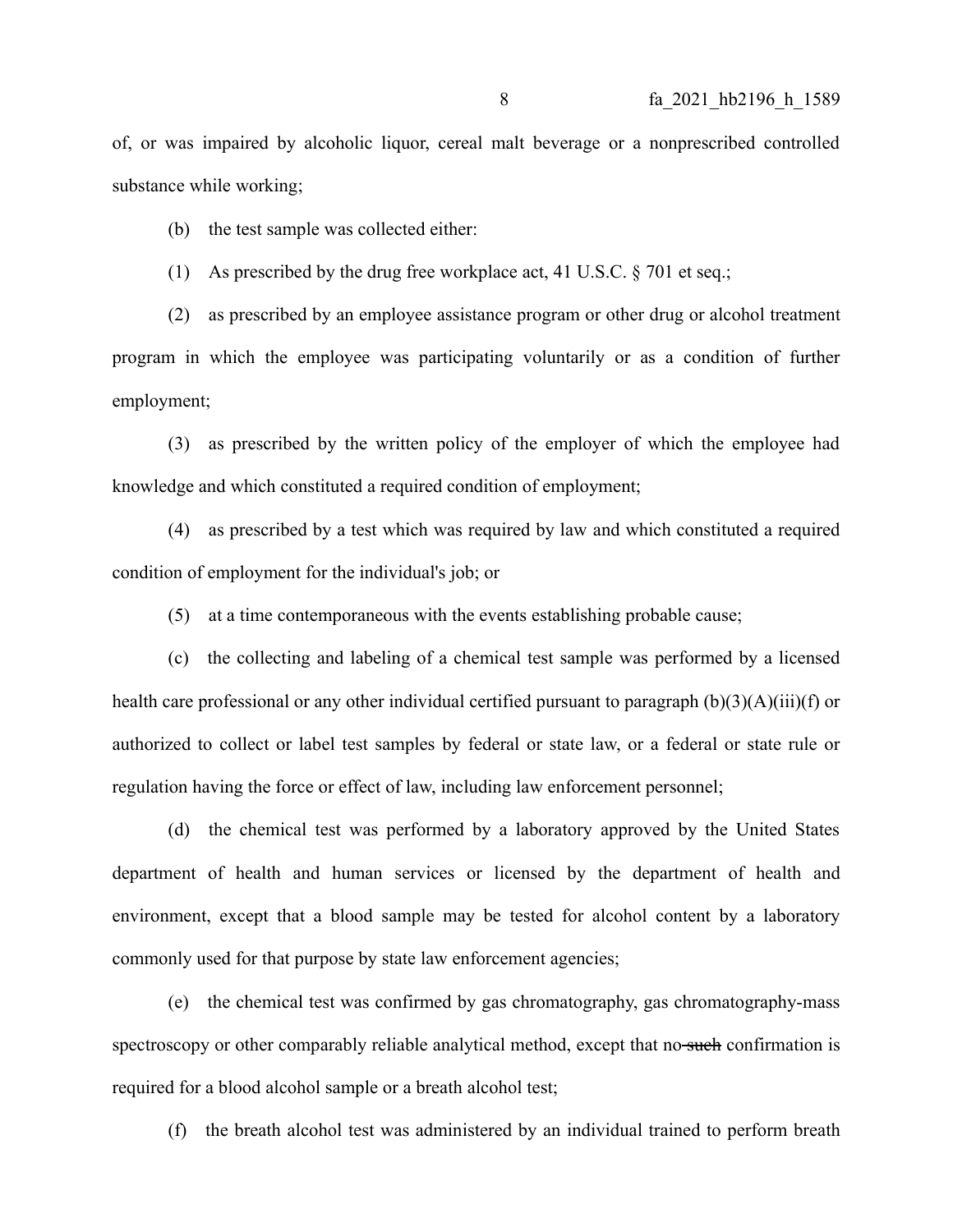tests, the breath testing instrument used was certified and operated strictly according to a description provided by the manufacturers and the reliability of the instrument performance was assured by testing with alcohol standards; and

(g) the foundation evidence establishes, beyond a reasonable doubt, that the test results were from the sample taken from the individual;

(iv) an individual's refusal to submit to a chemical test or breath alcohol test, provided:

(a) The test meets the standards of the drug free workplace act, 41 U.S.C.  $\S$  701 et seq.;

(b) the test was administered as part of an employee assistance program or other drug or alcohol treatment program in which the employee was participating voluntarily or as a condition of further employment;

(c) the test was otherwise required by law and the test constituted a required condition of employment for the individual's job;

(d) the test was requested pursuant to a written policy of the employer of which the employee had knowledge and was a required condition of employment; or

(e) there was reasonable suspicion to believe that the individual used, possessed or was impaired by alcoholic liquor, cereal malt beverage or a nonprescribed controlled substance while working;

(v) an individual's dilution or other tampering of a chemical test.

(C) For purposes of this subsection:

(i) "Alcohol concentration" means the number of grams of alcohol per 210 liters of breath;

(ii) "alcoholic liquor" shall be defined means the same as provided in K.S.A. 41-102, and amendments thereto;

(iii) "cereal malt beverage" shall be defined means the same as provided in K.S.A.  $41$ -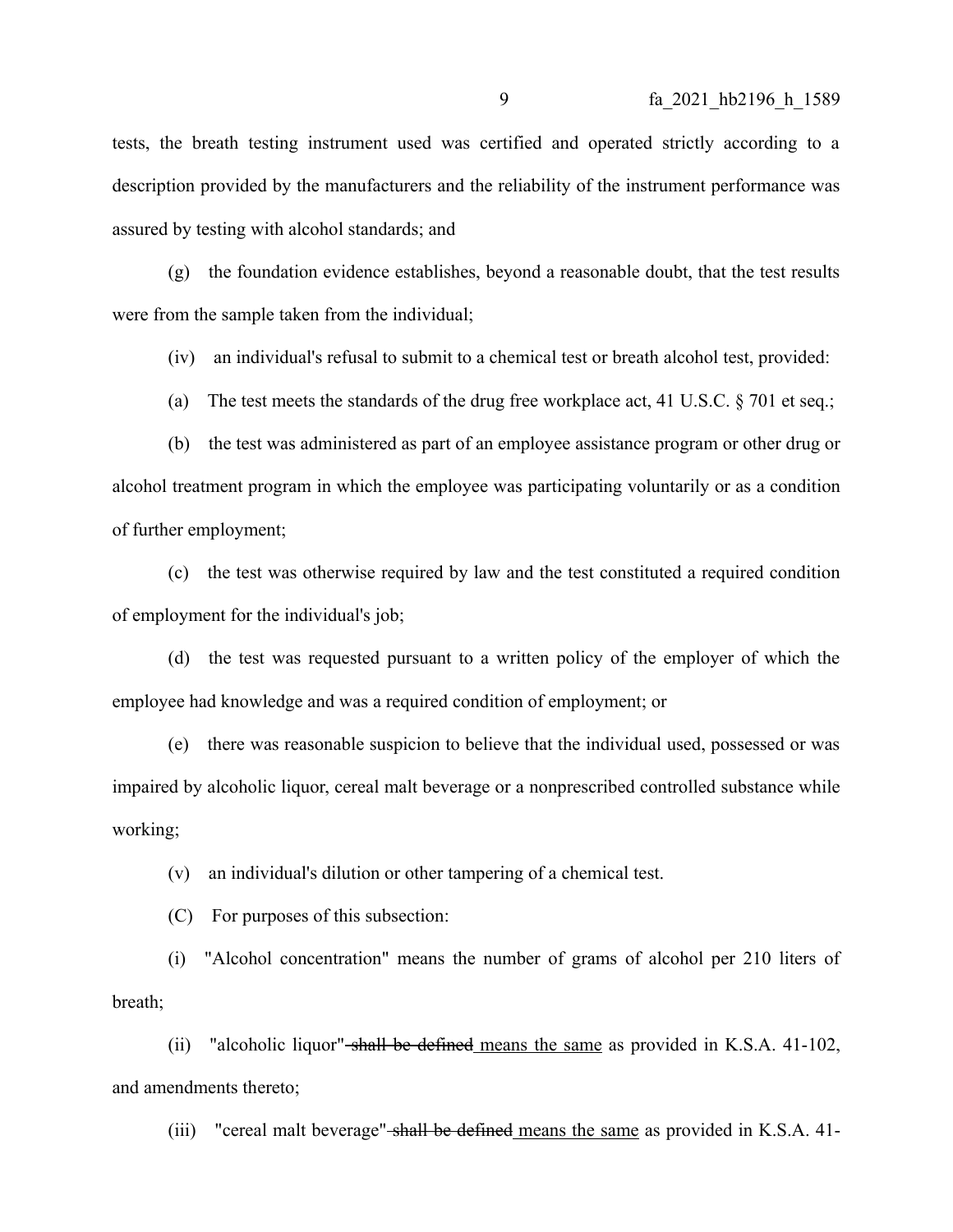2701, and amendments thereto;

(iv) "chemical test" shall include includes, but is not limited to, tests of urine, blood or saliva;

(v) "controlled substance" shall be defined means the same as provided in K.S.A. 2020 Supp. 21-5701, and amendments thereto;

(vi) "required by law" means required by a federal or state law, a federal or state rule or regulation having the force and effect of law, a county resolution or municipal ordinance, or a policy relating to public safety adopted in an open meeting by the governing body of any special district or other local governmental entity;

(vii) "positive breath test"<del>-shall mean means</del> a test result showing an alcohol concentration of 0.04 or greater, or the levels listed in 49 C.F.R. part 40, if applicable, unless the test was administered as part of an employee assistance program or other drug or alcohol treatment program in which the employee was participating voluntarily or as a condition of further employment, in which case "positive chemical test" shall mean a test result showing an alcohol concentration at or above the levels provided for in the assistance or treatment program;

(viii) "positive chemical test" shall mean means a chemical result showing a concentration at or above the levels listed in K.S.A. 44-501, and amendments thereto, or 49 C.F.R. part 40, as applicable, for the drugs or abuse listed therein, unless the test was administered as part of an employee assistance program or other drug or alcohol treatment program in which the employee was participating voluntarily or as a condition of further employment, in which case "positive chemical test" shall mean means a chemical result showing a concentration at or above the levels provided for in the assistance or treatment program.

(4) An individual shall not be disqualified under this subsection if the individual is discharged under the following circumstances: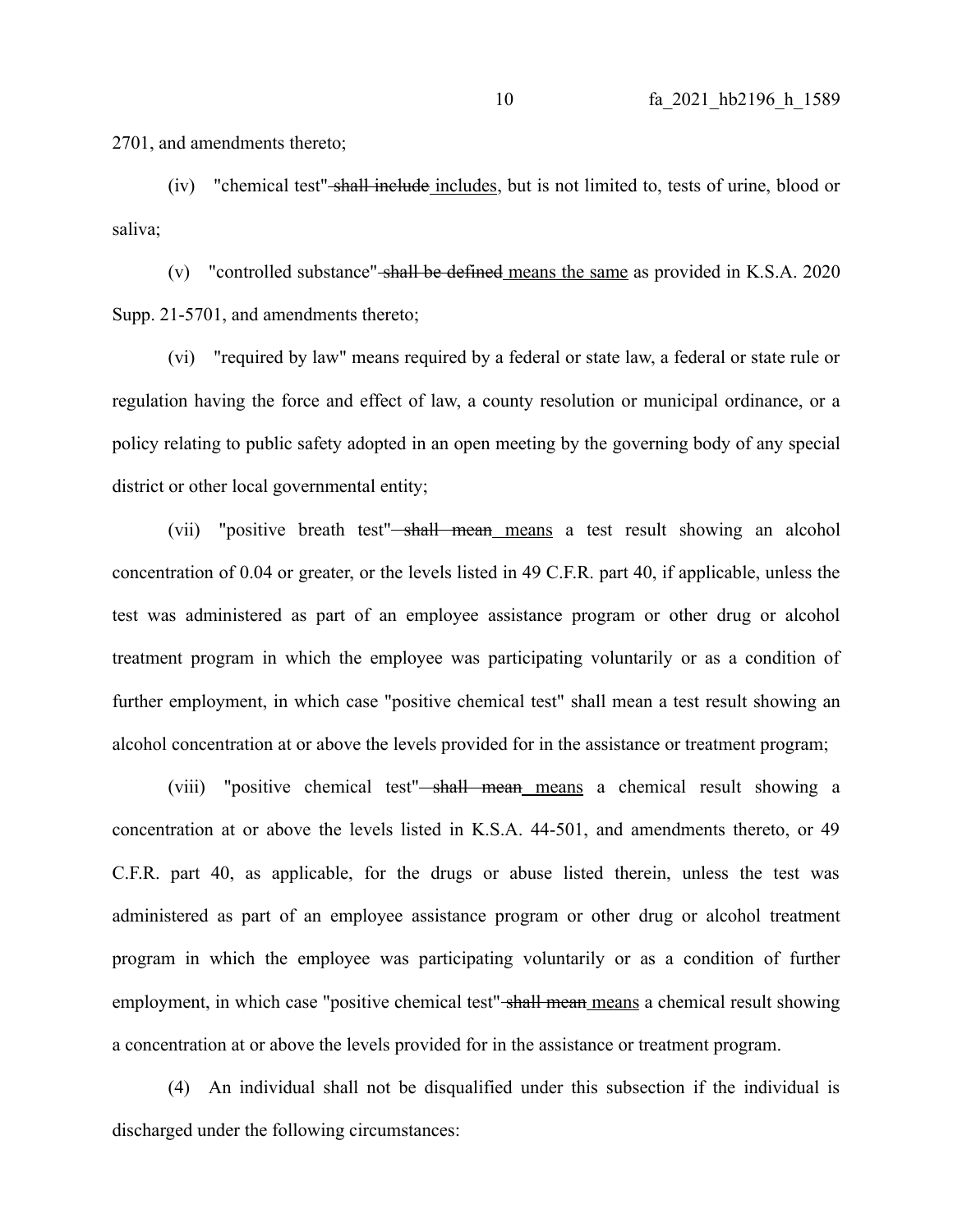(A) The employer discharged the individual after learning the individual was seeking other work or when the individual gave notice of future intent to quit, except that the individual shall be disqualified after the time at which—such the individual intended to quit and any individual who commits misconduct after<del>-such the</del> individual gives notice to such of the individual's intent to quit shall be disqualified;

(B) the individual was making a good-faith effort to do the assigned work but was discharged due to:

(i) Inefficiency;

(ii) unsatisfactory performance due to inability, incapacity or lack of training or experience;

(iii) isolated instances of ordinary negligence or inadvertence;

(iv) good-faith errors in judgment or discretion; or

(v) unsatisfactory work or conduct due to circumstances beyond the individual's control; or

(C) the individual's refusal to perform work in excess of the contract of hire.

(c) If the individual has failed, without good cause, to either apply for suitable work when so directed by the employment office of the secretary of labor, or to accept suitable work when offered to the individual by the employment office, the secretary of labor, or an employer, such the disqualification shall begin with the week in which such the failure occurred and shall continue until the individual becomes reemployed and has had earnings from insured work of at least three times such the individual's determined weekly benefit amount. In determining whether or not any work is suitable for an individual, the secretary of labor, or a person or persons designated by the secretary, shall consider the degree of risk involved to health, safety and morals, physical fitness and prior training, experience and prior earnings, length of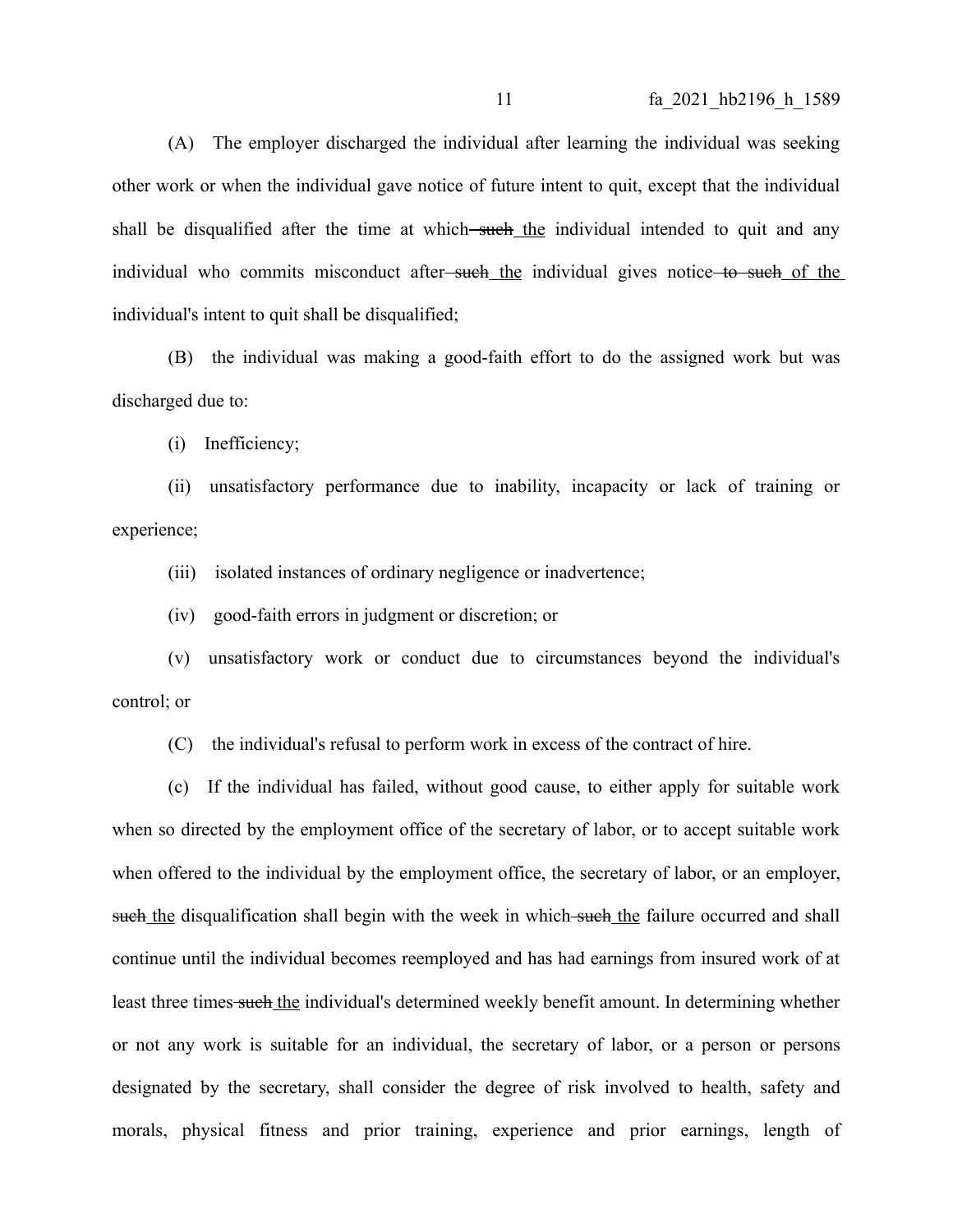unemployment and prospects for securing local work in the individual's customary occupation or work for which the individual is reasonably fitted by training or experience, and the distance of the available work from the individual's residence. Notwithstanding any other provisions of this act, an otherwise eligible individual shall not be disqualified for refusing an offer of suitable employment, or failing to apply for suitable employment when notified by an employment office, or for leaving the individual's most recent work accepted during approved training, including training approved under section  $236(a)(1)$  of the trade act of 1974, if the acceptance of or applying for suitable employment or continuing-such the individual's most recent work would require the individual to terminate approved training and no work shall be deemed suitable and benefits shall not be denied under this act to any otherwise eligible individual for refusing to accept new work under any of the following conditions: (1) If the position offered is vacant due directly to a strike, lockout or other labor dispute; (2) if the remuneration, hours or other conditions of the work offered are substantially less favorable to the individual than those prevailing for similar work in the locality; (3) if as a condition of being employed, the individual would be required to join or to resign from or refrain from joining any labor organization; and (4) if the individual left employment as a result of domestic violence, and the position offered does not reasonably accommodate the individual's physical, psychological, safety, or legal needs relating to such the domestic violence.

(d) For any week with respect to which the secretary of labor, or a person or persons designated by the secretary, finds that the individual's unemployment is due to a stoppage of work which exists because of a labor dispute or there would have been a work stoppage had normal operations not been maintained with other personnel previously and currently employed by the same employer at the factory, establishment or other premises at which the individual is or was last employed, except that this subsection (d) shall not apply if it is shown to the satisfaction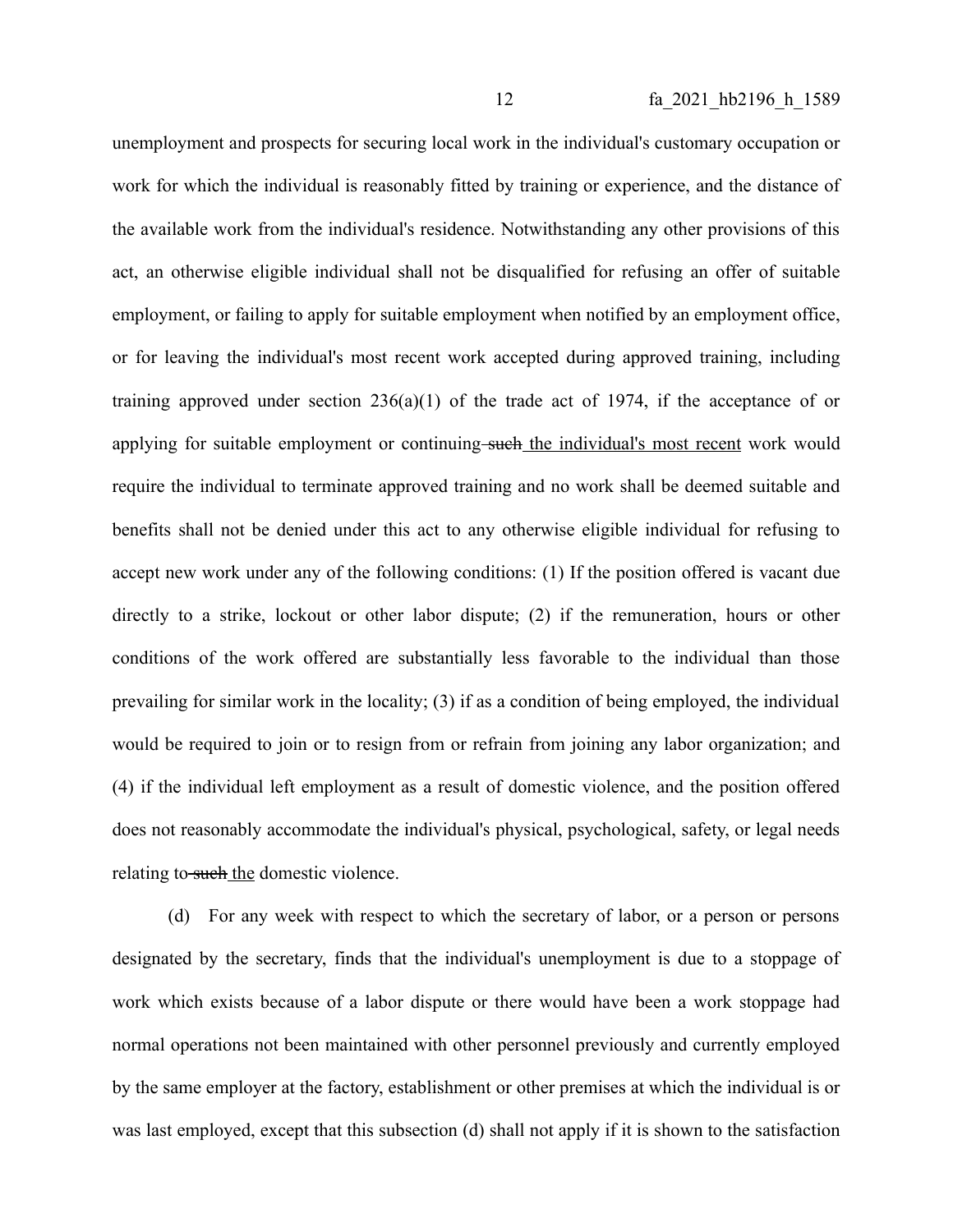of the secretary of labor, or a person or persons designated by the secretary, that: (1) The individual is not participating in or financing or directly interested in the labor dispute which caused the stoppage of work; and (2) the individual does not belong to a grade or class of workers of which, immediately before the commencement of the stoppage, there were members employed at the premises at which the stoppage occurs any of whom are participating in or financing or directly interested in the dispute. If in any case separate branches of work which are commonly conducted as separate businesses in separate premises are conducted in separate departments of the same premises, each such separate department shall, for the purpose of this subsection be deemed to be a separate factory, establishment or other premises. For the purposes of this subsection, failure or refusal to cross a picket line or refusal for any reason during the continuance of such the labor dispute to accept the individual's available and customary work at the factory, establishment or other premises where the individual is or was last employed shall be considered as participation and interest in the labor dispute.

(e) For any week with respect to which or a part of which the individual has received or is seeking unemployment benefits under the unemployment compensation law of any other state or of the United States, except that if the appropriate agency of such the other state or the United States finally determines that the individual is not entitled to-such the unemployment benefits, this disqualification shall not apply.

(f) For any week with respect to which the individual is entitled to receive any unemployment allowance or compensation granted by the United States under an act of congress to ex-service men and women in recognition of former service with the military or naval services of the United States.

(g) For the period of five years beginning with the first day following the last week of unemployment for which the individual received benefits, or for five years from the date the act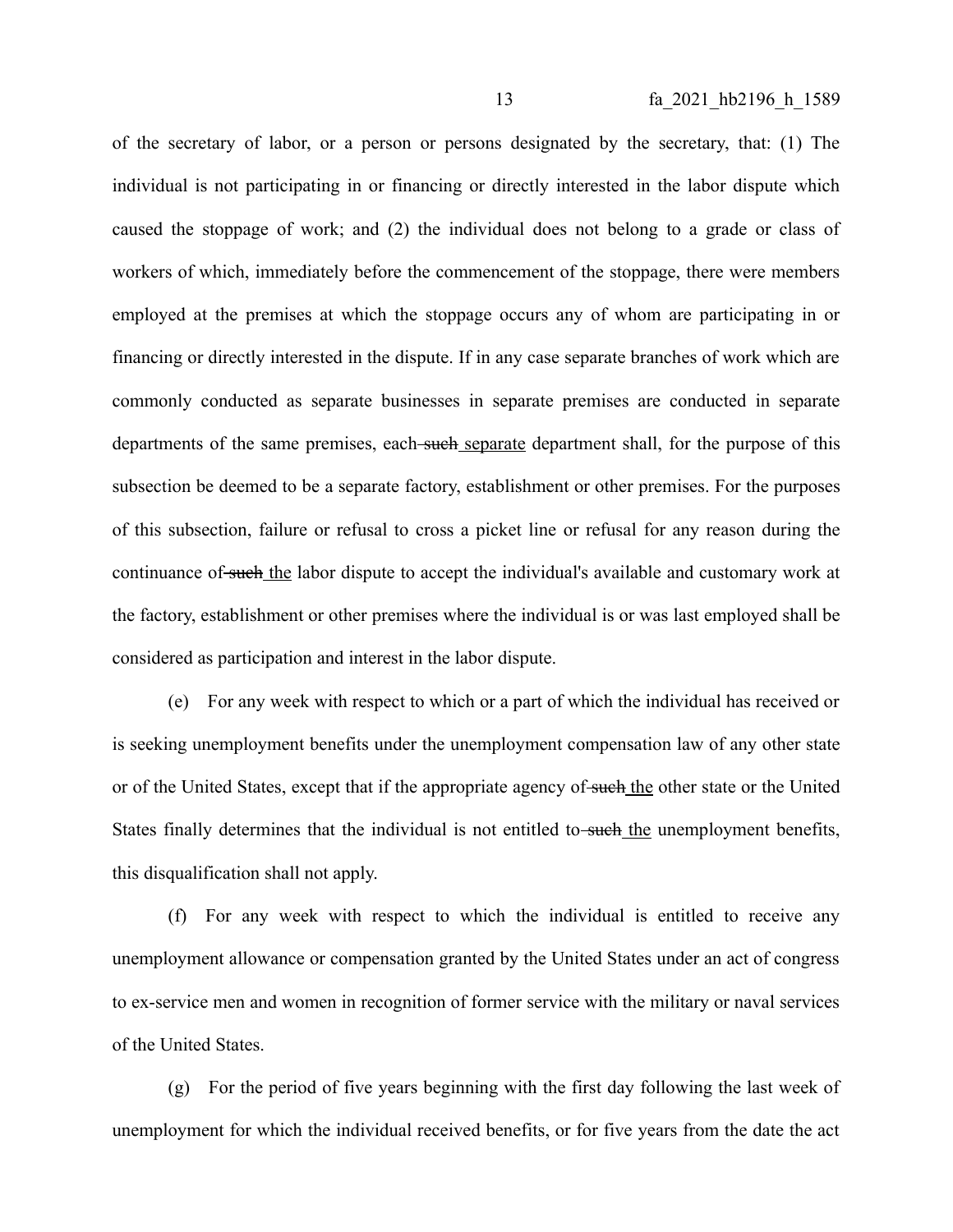was committed, whichever is the later, if the individual, or another in such the individual's behalf with the knowledge of the individual, has knowingly made a false statement or representation, or has knowingly failed to disclose a material fact to obtain or increase benefits under this act or any other unemployment compensation law administered by the secretary of labor. In addition to the penalties set forth in K.S.A. 44-719, and amendments thereto, an individual who has knowingly made a false statement or representation or who has knowingly failed to disclose a material fact to obtain or increase benefits under this act or any other unemployment compensation law administered by the secretary of labor shall be liable for a penalty in the amount equal to 25% of the amount of benefits unlawfully received. Notwithstanding any other provision of law, such the penalty shall be deposited into the employment security trust fund.

(h) For any week with respect to which the individual is receiving compensation for temporary total disability or permanent total disability under the workmen's compensation law of any state or under a similar law of the United States.

(i) For any week of unemployment on the basis of service in an instructional, research or principal administrative capacity for an educational institution as defined in K.S.A. 44-703(v), and amendments thereto, if such the week begins during the period between two successive academic years or terms or, when an agreement provides instead for a similar period between two regular but not successive terms during such the period or during a period of paid sabbatical leave provided for in the individual's contract, if the individual performs-such the services in the first of-such the academic years or terms and there is a contract or a reasonable assurance that such the individual will perform services in any such an instructional, research or principal administrative capacity for any educational institution in the second of such the academic years or terms.

(j) For any week of unemployment on the basis of service in any capacity other than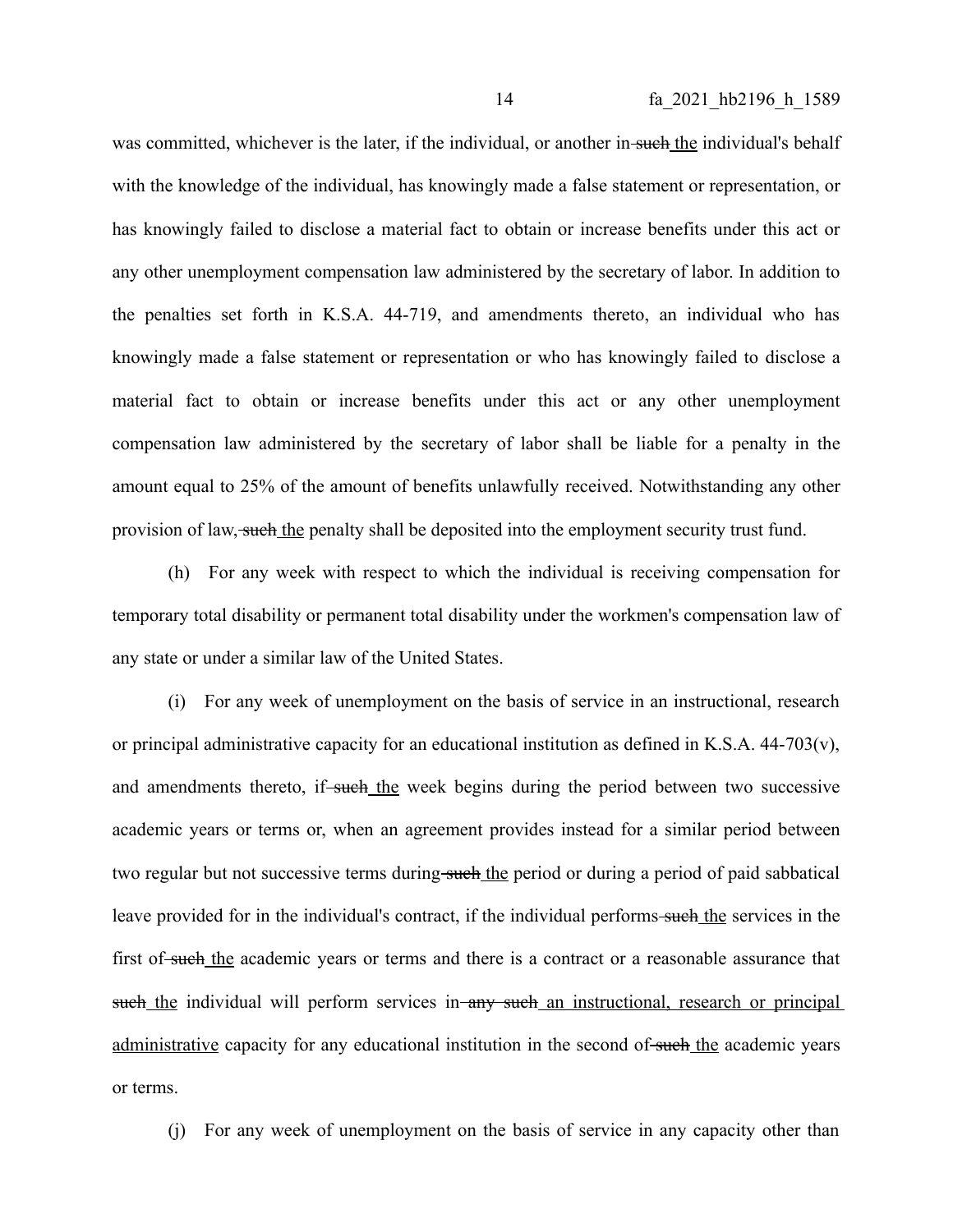service in an instructional, research, or administrative capacity in an educational institution, as defined in K.S.A.  $44-703(v)$ , and amendments thereto, if such the week begins during the period between two successive academic years or terms if the individual performs-such the services in the first of such the successive academic years or terms and there is a reasonable assurance that the individual will perform such the services in the second of such the successive academic years or terms, except that if benefits are denied to the individual under this subsection and the individual was not offered an opportunity to perform—such the services for the educational institution for the second of such the successive academic years or terms, such the individual shall be entitled to a retroactive payment of benefits for each week for which the individual filed a timely claim for benefits and for which benefits were denied solely by reason of this subsection.

(k) For any week of unemployment on the basis of service in any capacity for an educational institution as defined in K.S.A.  $44-703(v)$ , and amendments thereto, if such the week begins during an established and customary vacation period or holiday recess, if the individual performs services in the period immediately before-such the vacation period or holiday recess and there is a reasonable assurance that-such the individual will perform-such the services in the period immediately following-such the vacation period or holiday recess.

(l) For any week of unemployment on the basis of any services, substantially all of which consist of participating in sports or athletic events or training or preparing to so participate, if-such the week begins during the period between two successive sport seasons or similar period if such the individual performed services in the first of such the successive seasons or similar periods and there is a reasonable assurance that such the individual will perform such the services in the later of such the successive seasons or similar periods.

(m) For any week on the basis of services performed by an alien unless-such the alien is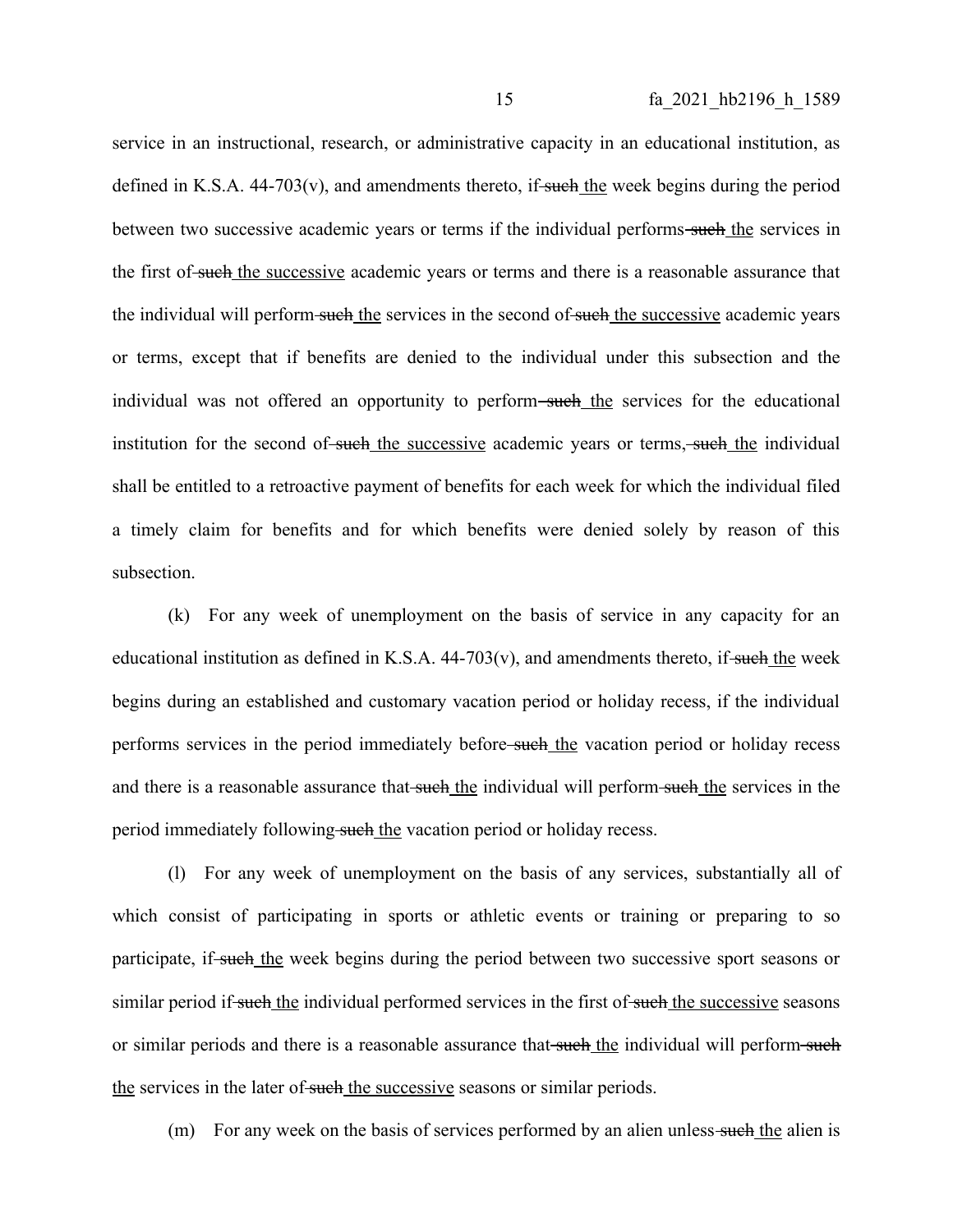an individual who was lawfully admitted for permanent residence at the time-such the services were performed, was lawfully present for purposes of performing such the services, or was permanently residing in the United States under color of law at the time-such the services were performed, including an alien who was lawfully present in the United States as a result of the application of the provisions of section 212(d)(5) of the federal immigration and nationality act. Any data or information required of individuals applying for benefits to determine whether benefits are not payable to them because of their alien status shall be uniformly required from all applicants for benefits. In the case of an individual whose application for benefits would otherwise be approved, no determination that benefits to-such the individual are not payable because of such the individual's alien status shall be made except upon a preponderance of the evidence.

(n) For any week in which an individual is receiving a governmental or other pension, retirement or retired pay, annuity or other similar periodic payment under a plan maintained by a base period employer and to which the entire contributions were provided by such the employer, except that:

(1) If the entire contributions to such the plan were provided by the base period employer but-such the individual's weekly benefit amount exceeds-such the governmental or other pension, retirement or retired pay, annuity or other similar periodic payment attributable to such the week, the weekly benefit amount payable to the individual shall be reduced, but not below zero, by an amount equal to the amount of such the pension, retirement or retired pay, annuity or other similar periodic payment which is attributable to such the week; or

(2) if only a portion of contributions to such the plan were provided by the base period employer, the weekly benefit amount payable to-such the individual for-such the week shall be reduced, but not below zero, by the prorated weekly amount of the pension, retirement or retired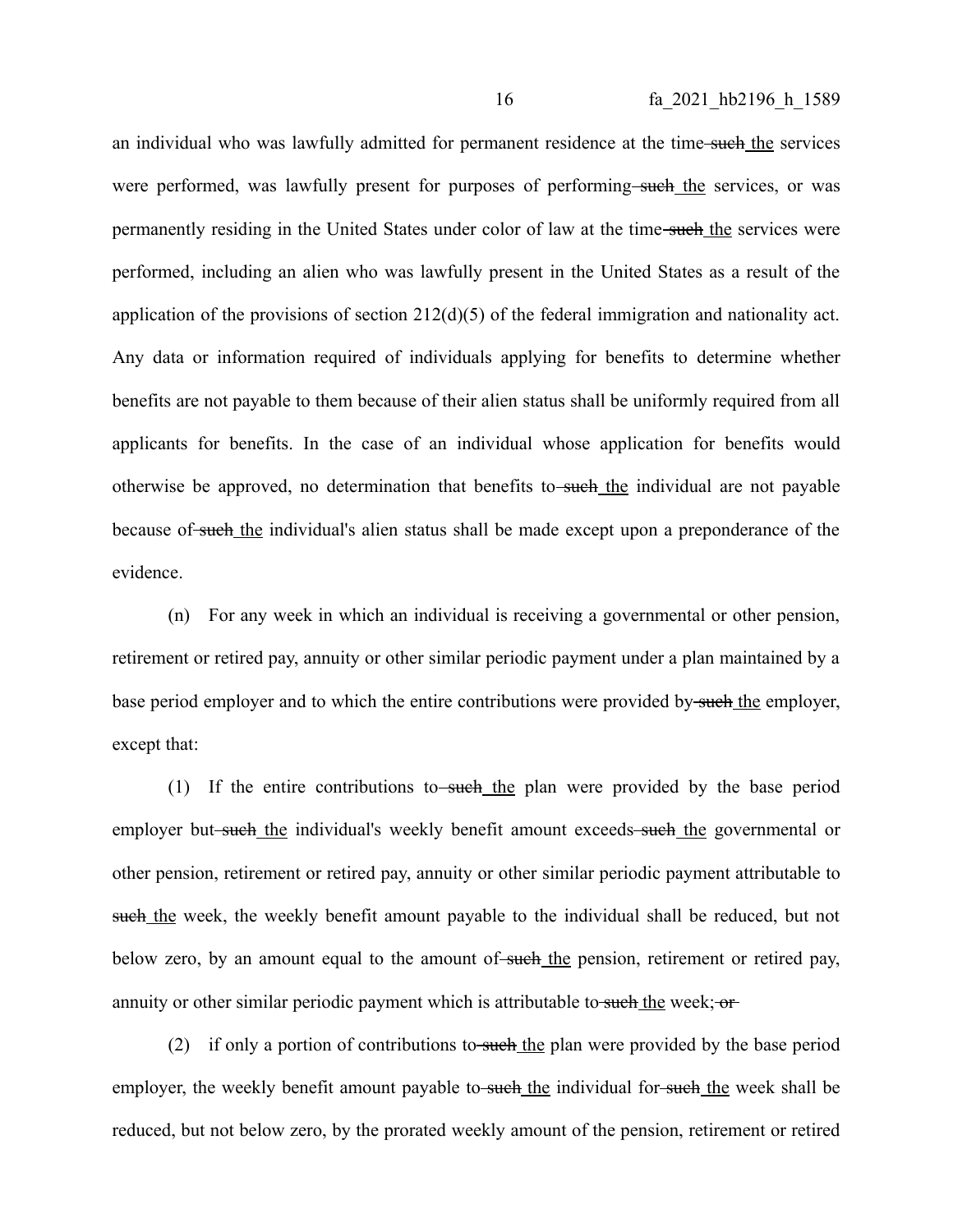pay, annuity or other similar periodic payment after deduction of that portion of the pension, retirement or retired pay, annuity or other similar periodic payment that is directly attributable to the percentage of the contributions made to the plan by such the individual;  $\sigma$ 

(3) if the entire contributions to the plan were provided by such the individual, or by the individual and an employer, or any person or organization, who is not a base period employer, no reduction in the weekly benefit amount payable to the individual for such the week shall be made under this subsection; or

(4) whatever portion of contributions to such the plan were provided by the base period employer, if the services performed for the employer by-such the individual during the base period, or remuneration received for the services, did not affect the individual's eligibility for, or increased the amount of, such the pension, retirement or retired pay, annuity or other similar periodic payment, no reduction in the weekly benefit amount payable to the individual for-such the week shall be made under this subsection. No reduction shall be made for payments made under the social security act or railroad retirement act of 1974.

(o) For any week of unemployment on the basis of services performed in any capacity and under any of the circumstances described in subsection (i), (j) or  $(k)$  which that an individual performed in an educational institution while in the employ of an educational service agency. For the purposes of this subsection, the term "educational service agency" means a governmental agency or entity which is established and operated exclusively for the purpose of providing-such the services to one or more educational institutions.

(p) For any week of unemployment on the basis of service as a school bus or other motor vehicle driver employed by a private contractor to transport pupils, students and school personnel to or from school-related functions or activities for an educational institution, as defined in K.S.A. 44-703(v), and amendments thereto, if such week begins during the period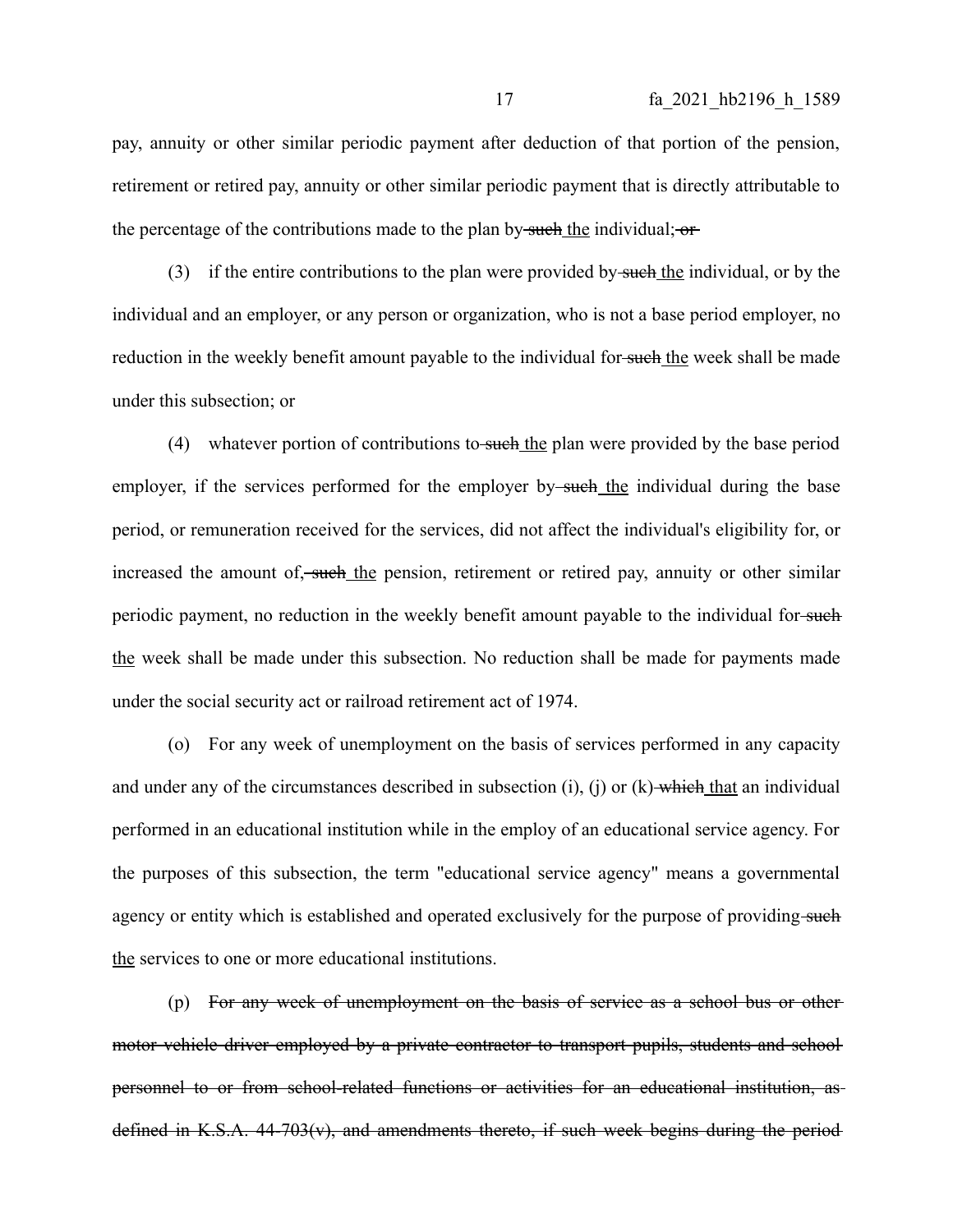between two successive academic years or during a similar period between two regular terms, whether or not successive, if the individual has a contract or contracts, or a reasonable assurance thereof, to perform services in any such capacity with a private contractor for any educational institution for both such academic years or both such terms. An individual shall not be disqualified for benefits as provided in this subsection for any week of unemployment on the basis of service as a bus or other motor vehicle driver employed by a private contractor to transport persons to or from nonschool-related functions or activities.

 $\overline{(q)}$  For any week of unemployment on the basis of services performed by the individual in any capacity and under any of the circumstances described in subsection (i), (j), (k) or (o) which are provided to or on behalf of an educational institution, as defined in K.S.A. 44-703(v), and amendments thereto, while the individual is in the employ of an employer-which that is a governmental entity, Indian tribe or any employer described in section  $501(c)(3)$  of the federal internal revenue code of 1986 which is exempt from income under section 501(a) of the code.

 $(r)(q)$  For any week in which an individual is registered at and attending an established school, training facility or other educational institution, or is on vacation during or between two successive academic years or terms. An individual shall not be disqualified for benefits as provided in this subsection provided:

(1) The individual was engaged in full-time employment concurrent with the individual's school attendance;

(2) the individual is attending approved training as defined in K.S.A. 44-703(s), and amendments thereto; or

(3) the individual is attending evening, weekend or limited day time classes, which would not affect availability for work, and is otherwise eligible under K.S.A. 44-705(c), and amendments thereto.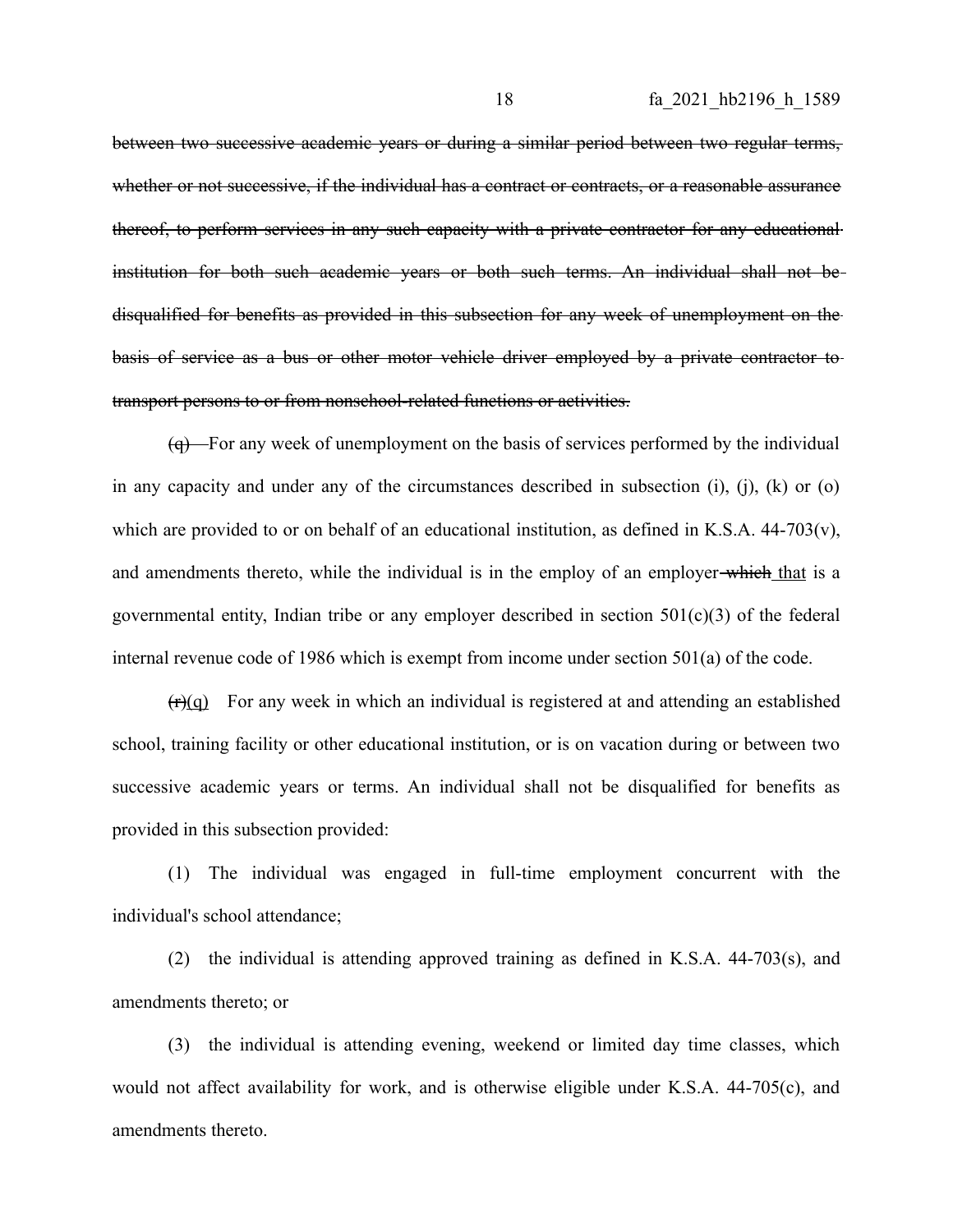$(\frac{1}{3})(r)$  For any week with respect to which an individual is receiving or has received remuneration in the form of a back pay award or settlement. The remuneration shall be allocated to the week or weeks in the manner as specified in the award or agreement, or in the absence of such specificity in the award or agreement, such the remuneration shall be allocated to the week or weeks in which such the remuneration, in the judgment of the secretary, would have been paid.

(1) For any such weeks week that an individual receives remuneration in the form of a back pay award or settlement, an overpayment will be established in the amount of unemployment benefits paid and shall be collected from the claimant.

(2) If an employer chooses to withhold from a back pay award or settlement, amounts paid to a claimant while they claimed unemployment benefits, such the employer shall pay the department the amount withheld. With respect to such the amount, the secretary shall have available all of the collection remedies authorized or provided in K.S.A. 44-717, and amendments thereto.

 $(t)(s)$  (1) Any applicant for or recipient of unemployment benefits who tests positive for unlawful use of a controlled substance or controlled substance analog shall be required to complete a substance abuse treatment program approved by the secretary of labor, secretary of commerce or secretary for children and families, and a job skills program approved by the secretary of labor, secretary of commerce or the secretary for children and families. Subject to applicable federal laws, any applicant for or recipient of unemployment benefits who fails to complete or refuses to participate in the substance abuse treatment program or job skills program as required under this subsection shall be ineligible to receive unemployment benefits until completion of such the substance abuse treatment and job skills programs. Upon completion of both substance abuse treatment and job skills programs, such the applicant for or recipient of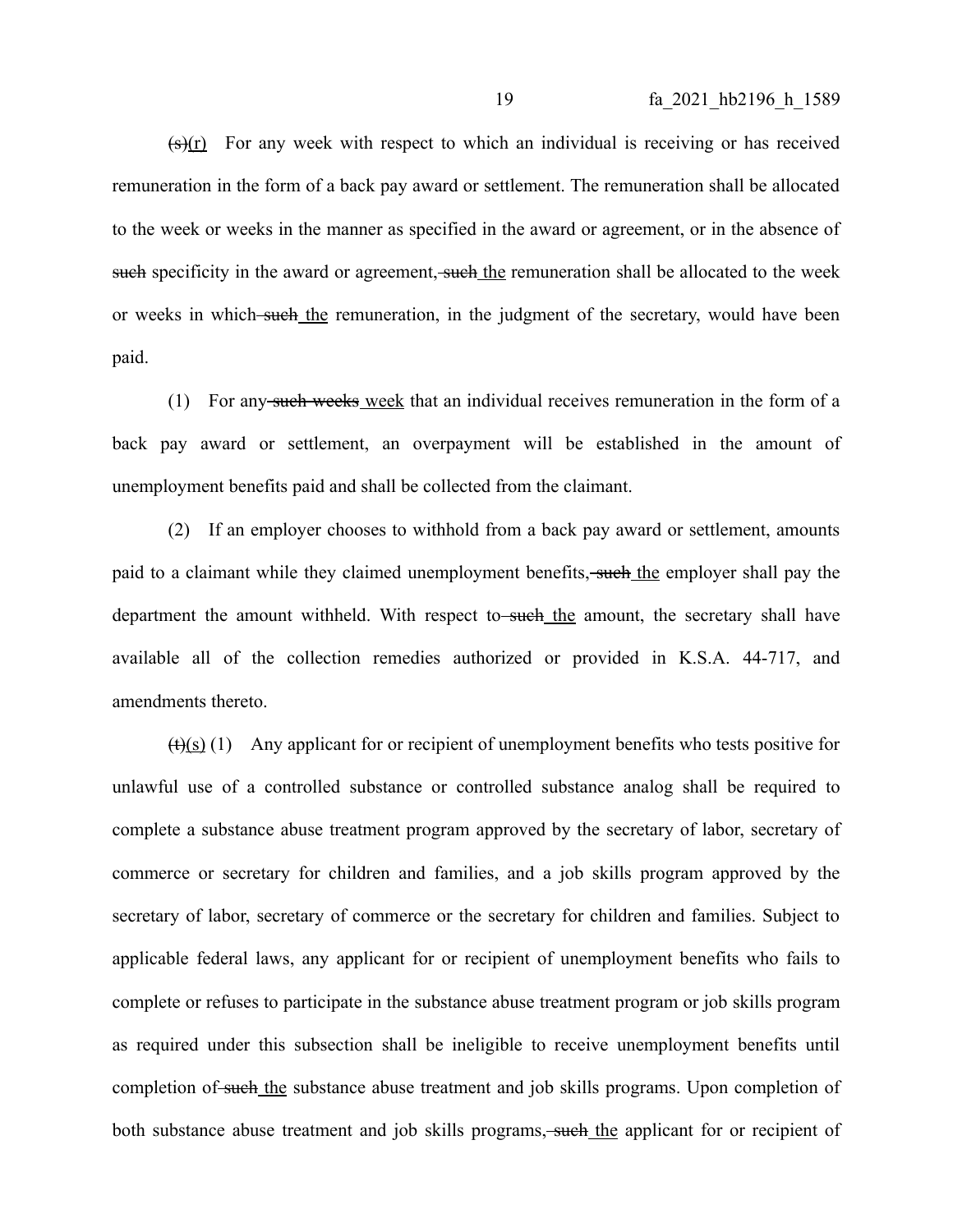unemployment benefits may be subject to periodic drug screening, as determined by the secretary of labor. Upon a second positive test for unlawful use of a controlled substance or controlled substance analog, an applicant for or recipient of unemployment benefits shall be ordered to complete again a substance abuse treatment program and job skills program, and shall be terminated from unemployment benefits for a period of 12 months, or until-such the applicant for or recipient of unemployment benefits completes both substance abuse treatment and job skills programs, whichever is later. Upon a third positive test for unlawful use of a controlled substance or controlled substance analog, an applicant for or a recipient of unemployment benefits shall be terminated from receiving unemployment benefits, subject to applicable federal law.

(2) Any individual who has been discharged or refused employment for failing a preemployment drug screen required by an employer may request that the drug screening specimen be sent to a different drug testing facility for an additional drug screening. Any such individual who requests an additional drug screening at a different drug testing facility shall be required to pay the cost of drug screening.

 $(u)(t)$  If the individual was found not to have a disqualifying adjudication or conviction under K.S.A. 39-970 or 65-5117, and amendments thereto, was hired and then was subsequently convicted of a disqualifying felony under K.S.A. 39-970 or 65-5117, and amendments thereto, and discharged pursuant to K.S.A. 39-970 or 65-5117, and amendments thereto. The disqualification shall begin the day following the separation and shall continue until after the individual becomes reemployed and has had earnings from insured work of at least three times the individual's determined weekly benefit amount.

 $(v)(u)$  Notwithstanding the provisions of any subsection, an individual shall not be disqualified for such a week of part-time employment in a substitute capacity for an educational